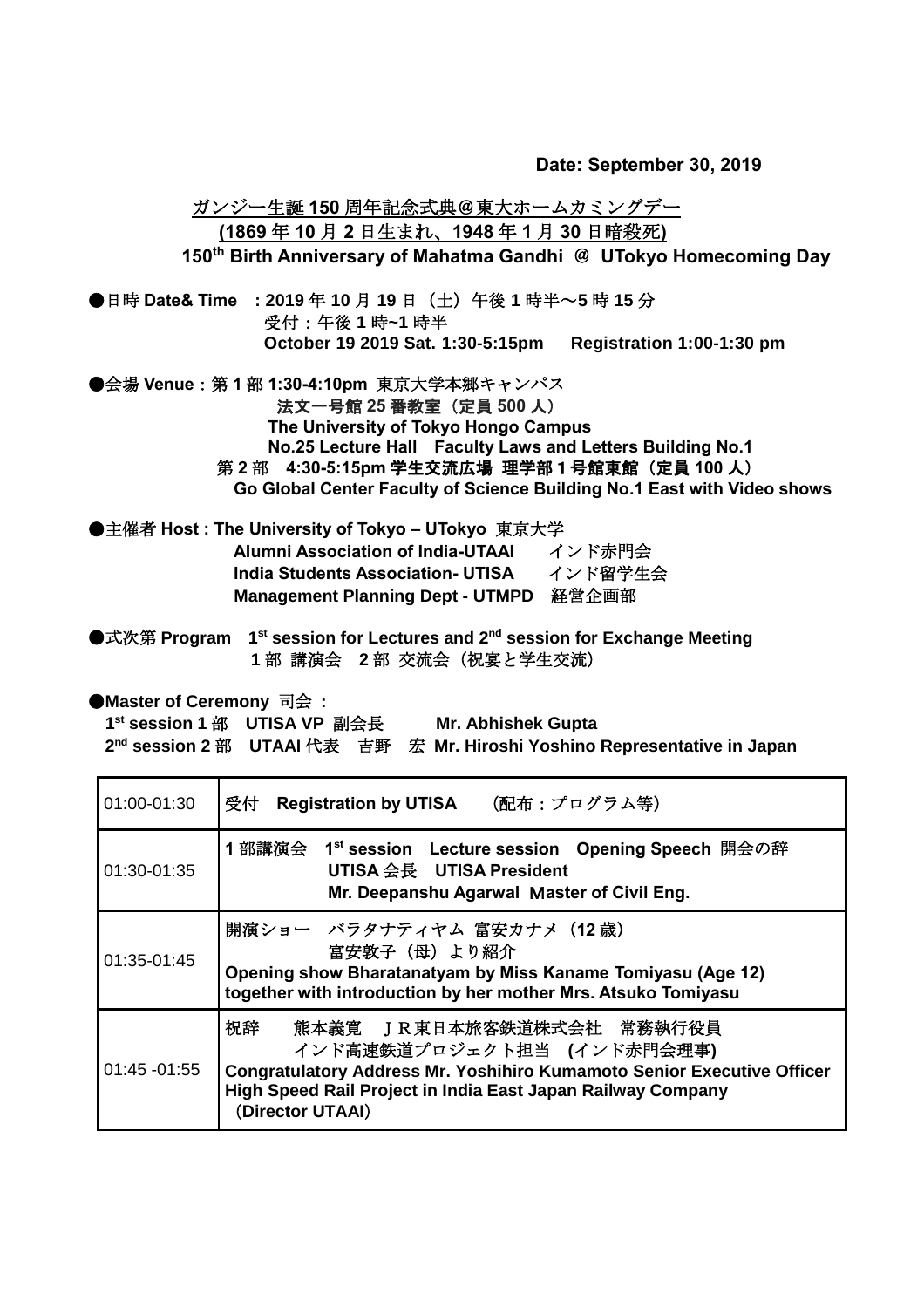| 01:55-02:05 | 祝辞 駐日インド大使 サンジェイ・クマール・ヴァルマ 閣下<br>Congratulatory Address H.E. Mr. Sanjay Kumar Verma<br>Ambassador of India to Japan                                                                                                                                                                                                                                                                                                                                                                                                                                                                                                           |
|-------------|-------------------------------------------------------------------------------------------------------------------------------------------------------------------------------------------------------------------------------------------------------------------------------------------------------------------------------------------------------------------------------------------------------------------------------------------------------------------------------------------------------------------------------------------------------------------------------------------------------------------------------|
| 02:05-02:30 | 基調講演 Keynote Speech<br>ガンディー 平和を紡ぐ人 Gandhi, A Man Spinning Peace<br>Title:<br>立教大学法学部政治学科教授 竹中千春 Ms. Chiharu Takenaka, Professor of<br>International Politics Faculty of Law and Politics RIKKYO UNIVERSITY<br>(著書『ガンディー平和を紡ぐ人』岩波新書 2018年1月発行)                                                                                                                                                                                                                                                                                                                                                                                |
| 02:30-02:55 | 特別講演 Special Speech<br>Title: Relevance of Gandhi leadership in the 21 <sup>st</sup> century<br>『ガンジーに学ぶ 21 世紀のリーダーシップ』<br>インド赤門会長 Mr. Shrikrishna Kulkarni President UTAAI<br>インド国立経営大学院コルカタ校理事長 Chairman Board Governors of<br>IIM Calcutta マハトマ・ガンジー曾孫 Great Grand Son of Mahatma Gandhi                                                                                                                                                                                                                                                                                                                                   |
| 02:55-03:05 | ご挨拶 東京大学人文社会系研究科インド哲学仏教学教授 蓑輪顕量<br>Address by UTokyo Graduate School of Humanities and Sociology Dept. of<br>Indian Philosophy and Buddhist Studies Professor Dr. (Mr.) Kenryo Minowa                                                                                                                                                                                                                                                                                                                                                                                                                                         |
| 03:05-03:15 | 祝辞 インド人国際学校 (東京都江東区大島) 校長<br>Congratulatory Address India International School in Japan Affiliated with<br><b>CBSE New Delhi, Principal Mr. Rakesh Joshi</b>                                                                                                                                                                                                                                                                                                                                                                                                                                                                  |
| 03:15-03:30 | 祝辞 日印サルボダヤ交友会 代表<br>Representative of Japan-Bharat Sarvodaya Mitrata Sangha<br>弘前大学人文社会科学部 大学院人文社会科学研究科南アジア史専攻博士 林 明准教授<br>Dr. (Mr.) Akira Hayashi, Associate Professor, Faculty of Humanities and Social<br>Sciences, Graduate School of Humanities and Social Sciences, Hirosaki University,<br>Aomori, Japan<br>Two freedom fighters for Independence in collaboration with Japan, Mahatma<br>Gandhi and Fujii Guruji, Netaji (Mr.Subhas Chandra Bose) and Battle of Imphal<br>2 人のインド独立の闘士との日印協力; マハトマ・ガンディーと藤井グルジー、<br>そしてネタジ(スバス・チャンドラ・ボース)とインパール作戦。<br>日本財団主催インパール平和資料館開所式@6月 22日インパール<br>~インパール作戦 75 周年記念~ビデオショー (3分) |
| 10 Min.     | 10 分<br>Break 休憩                                                                                                                                                                                                                                                                                                                                                                                                                                                                                                                                                                                                              |